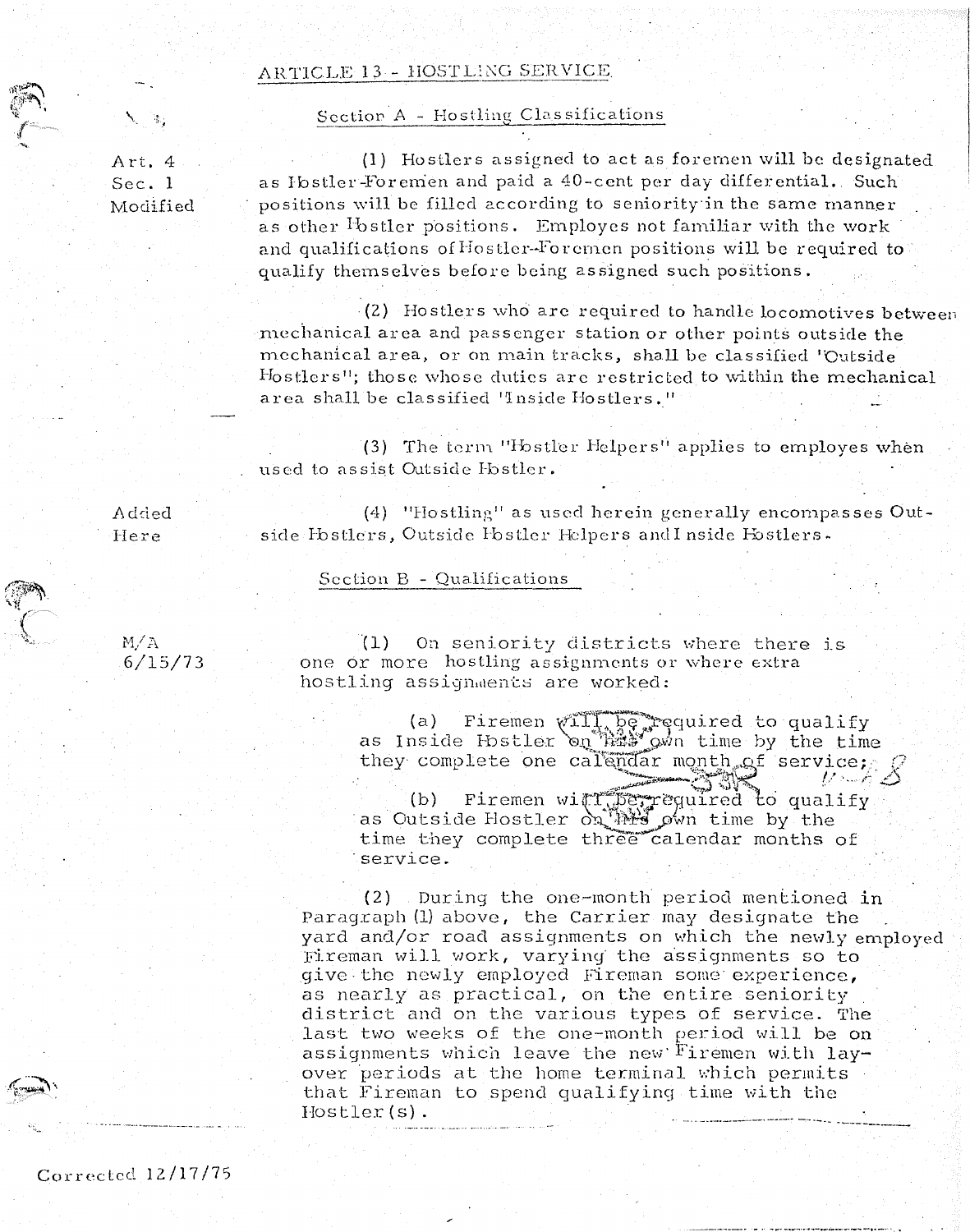- 02 -

(Article 13, Section B Cont'd)

 $M/A$ b/15/73

periods mentioned in Paragraph {l), above, may be granted by agreement between a local Carrier Officer and the involved Local Chairman when they find that the delay in qualification was caused by someone or something beyond the individualFireman's control instead of because of that Fireman's unwillingness or inability to satisfy the qualification requirements. Unless there is such an agreement, the new Tireman will not be pennitted to work in any capacity (after the expiration of the one-month or three-month period) until he has fulfilled-the qualification requirement.

 $(3)$  Extensions in the one-month and three-months

Obsolete paragraph> deleted

# Section C - Filling Hostling Positions

Modified

\_(1) The positions of Hostlers and Outside Hostler Helpers shall be filled from the ranks of Firemen when vacancies exist or new positions are created; provided, that Engineers who may become permanently incapacitated from performing service as Engineers, either in road or yard seryice, are eligible for positions of Hostlers and Hostler Helpers but cannot displace an incapacitated Fireman or Engineer who is junior when, by such displacement, the latter person is deprived of a Hostler or Outside Hostler Helper position.

Oosolete paragraph> deleted

Modified

. (2) Employes shall be required to pass the required examination before being assigned to Hostler positions.

--------- - -------~- ---~- -~--- --- ----·-- ..

Modified

(several lines deleted)

 $(3)$  Effective November 1, 1919, inside hostler work was given to Firemen, with the distinct understanding Hostlers were to do same class of work they were then doing, it not being the intention to change any from the practice then in effect, neither increase nor decrease the amount of work.

(4) In assigning incapacitated Engineers orFiremen to hostling positions under the provisions of this Section, it is agreed that:

l'v1odified

(a) No such assignments will be made until they are approved by the proper Carrier Officer and the General Chairman of the UTU -Enginemen.

(b) No incapacitated Engineer or Fireman who is 65 years of age or older will be considered for assignment to a position in hostling service.

(c) An incapacitated Engineer or Fireman. who is placed in hostling service will be given a seniority date in hostling service as of the date first service is performed in that capacity, and will be considered a Hostler-Fixture. He cannot displace another incapacitated Engineer or Fireman who has been inducted into hostling service prior to  $\mathbf{r}$  description industion into heatling counter

Corrected 12/19/75a

 $\overline{\phantom{a}}$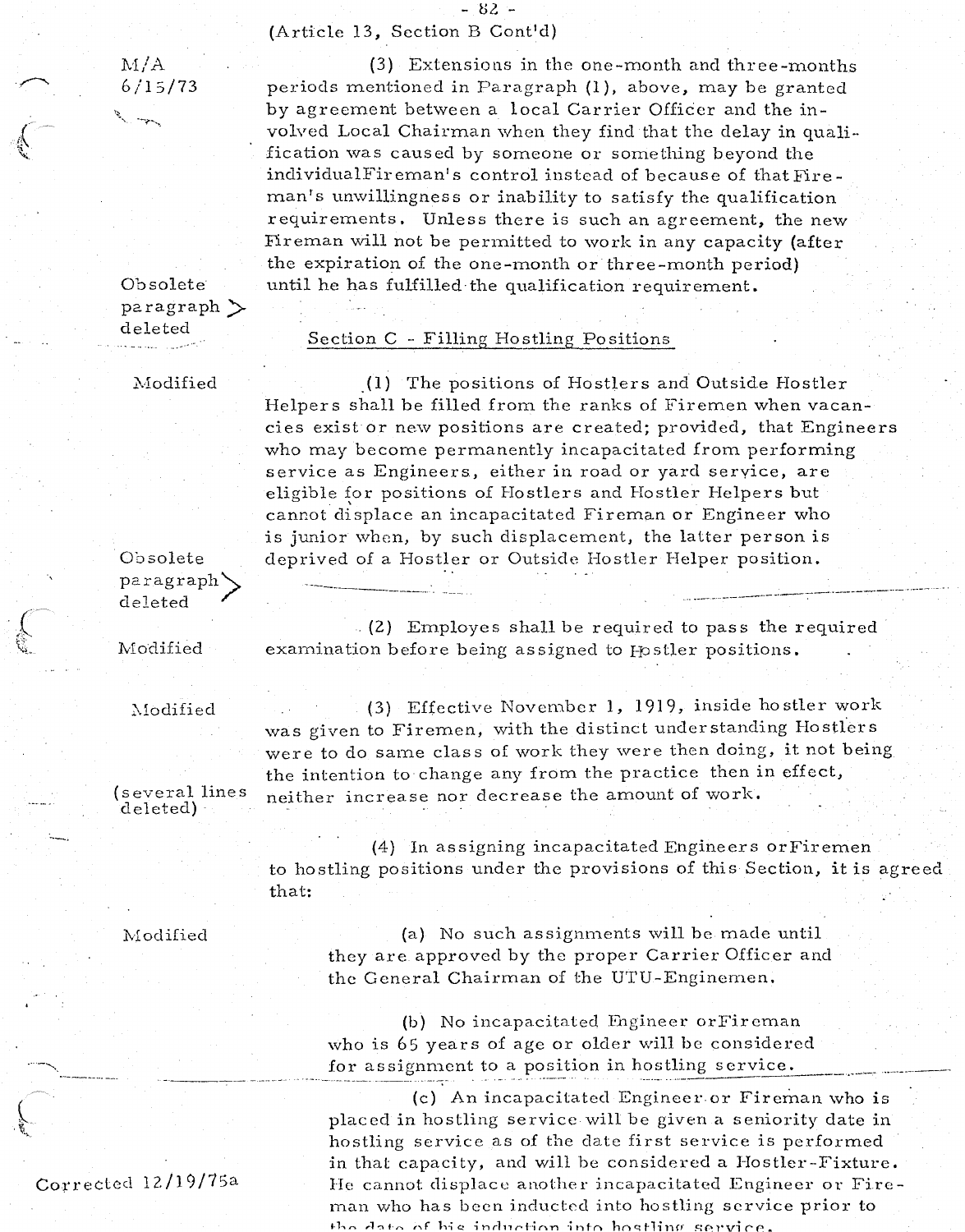#### (Article 13, Section C Cont'd)

Modified to comply with  $65$  yr. retirement.

(d) Any incapacitated Engineer or Fireman assigned to hostler-fixture service will hold and continue to accumulate whatever seniority he may have as a Fireman, while remaining in hostler-fixture service, until the last day of the month in which he reaches the age of 65.

Art. 5 Sec. 2 Modified

(e) Incapacitated Engineers or Firemen placed in hostler-fixture service who retain seniority in accordance with Paragraph 4 (d) above, may exercise seniority in fireman service to the level of their original seniority as Fireman in accordance with Article 27, Section  $\Lambda$  (1) of this Agreement, provided they are re-examined and pronounced physically fit for such service by the Carrier's Chief Medical Officer or physician.

(f) It is understood that no incapacitated Hostler will be permitted to hold a hostling assignment to the exclusion of a Fireman senior to him in service who may be cut off the working list through force reduction.

#### Section D - Hostling Vacancies

#### (1) Permanent Vacancies

LI  $7/6/38$ Modified (Similar to Art. 5<br>Sec. A (4) - Yard)

 $(Manning)$ Modified Art. 4 Sec.  $5(a)$  & (b) as amended by Art. IV, Sec. 3 of Manning Agt.

1st 2 sentences adopted here

Corrected 12/19/75a

(a) Each regular hostling assignment should be given a "job" number. Hostling assignments shall be bulletined and assigned in accordance with the provisions of Article 20. Such bulletins should show the job number, time and place for going on duty and the assigned work (or rest) days.

(b) In the event that there is no qualified applicant

(bidder) for a bulletined hostling service vacancy;<br>(by wor melvays a melvays and puppes.) board is being maintained) will be forced assigned. If none,

The senior qualified furloughed Fireman will be forced assigned. If none,

The junior qualified assigned Fireman (i.e. assigned in other than hostling or passenger service) will be forced assignedy: Shrang assign the senior qualitied

Firemen on vacation or leave of absence will not be forced assigned. If, except for such status, they would have been forced assigned, they will (upon return to active service) be required to displace (release) a Fireman thus affected by their absence. Forced assignments, except as otherwise provided in this Section D, shall be handled in accordance with the provisions of Article 20, Section C.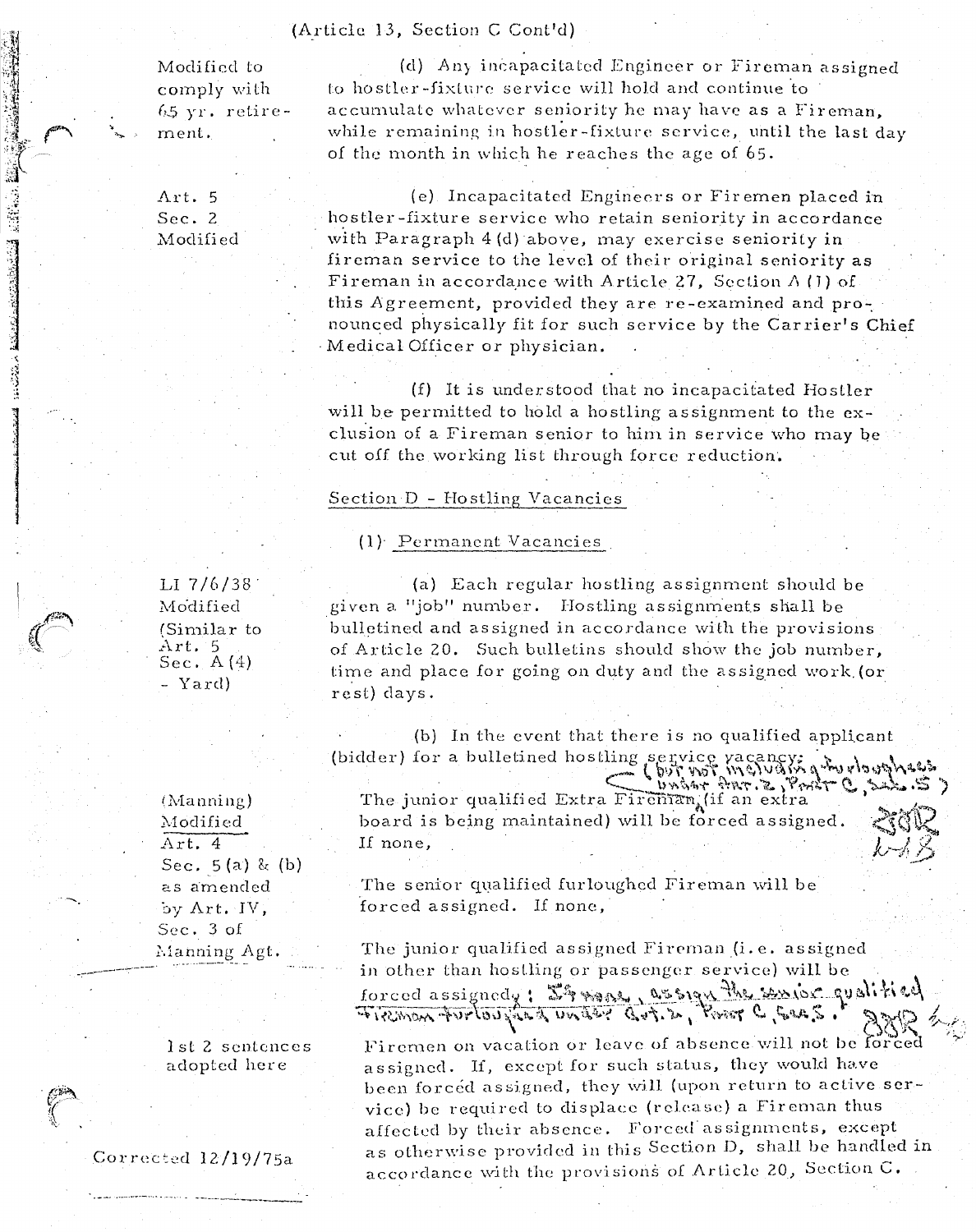{Article 13, Section D Cont'd)

- 84 -

Art. IV, (c) A Fireman thus forced assigned will remain on

Last sent. here

Sec. 5 of the forced assignment unless and until he is displaced by a I Manning Agt. senior qualified Fireman or upon a junior Fireman (junior to Modified him) becoming qualified. In the latter event, the senior forced adopted such position while it is under bulletin (and if there are no bidders assigned Fireman (on an assignment for which the junior Fireman is qualified) will be permitted to vacate the assignment (and exercise his seniority) and the junior Fireman will be assigned to on the bulletin, he will remain forced assigned).

Art. 4 Sec. 5(d) Modified

(d) When a Fireman is forced as signed to a hostling assignment, he will be allowed pay for deadheading, if any, from his lay off point to initially assume his new assignment.

Similar to Art. 5 Sec. A  $(5)$ -Yard

{e) There shall be preference in hostling service. When the starting time of any hostling assignment is changed one hour or more; when the point for beginning and ending day is changed, and/or when the rest days are changed, the assignment will be rebulletined. When such a change is made by notice and without discontinuing (abolishing) the assignment, the regularly assigned Hostler will remain on the assignment until the bulletin expires.

# (2} Temporary Vacancies:

Art. 4 Sec. 5 As Revised by M/A 3/14/73 Modified

(a) Except as provided in Article 23  $(6$ -day vacancies) which is applicable to hostling service, temporary vacancies on hostling jobs will be filled by the first-out qualified Firernan on the extra board, if an extra board is being maintained. Extra (unassigned) work and vacation vacancies shall be filled in the same manner as temporary vacancies on regular assignments. If no extra board is being maintained, or if there is no qualified and available Fireman on the extra board, the vacancy, except as otherwise provided in Paragraphs 2 (b) and (c), below, shall be filled in the following manner:

> (i) Call furloughed Firemen in seniority order (i.e., senior Fireman first). If none available,

(ii) Call in seniority order (i.e., senior Fireman first) the qualified Yard Firemen, Hostlers, or Outside Hostler Helpers on rest day, who are assigned at the vacancy terminal and have signed up (See Article 10, Section G) to do rest day work. (These employes must protect the vacancy, if contacted, or will not be allowed to commence work for 16 hours after starting time of the vacancy). If none available,

(iii) Call in seniority order (i.e., senior Fireman first) other qualified Yard Firemen, Hostlers and Outside Hostler Helpers who are assigned at the vacancy termina] and are on rest day (as defined in Article 10, Section G). If none available.  $\blacksquare$ 

Corrcc:ed 12/l9/75a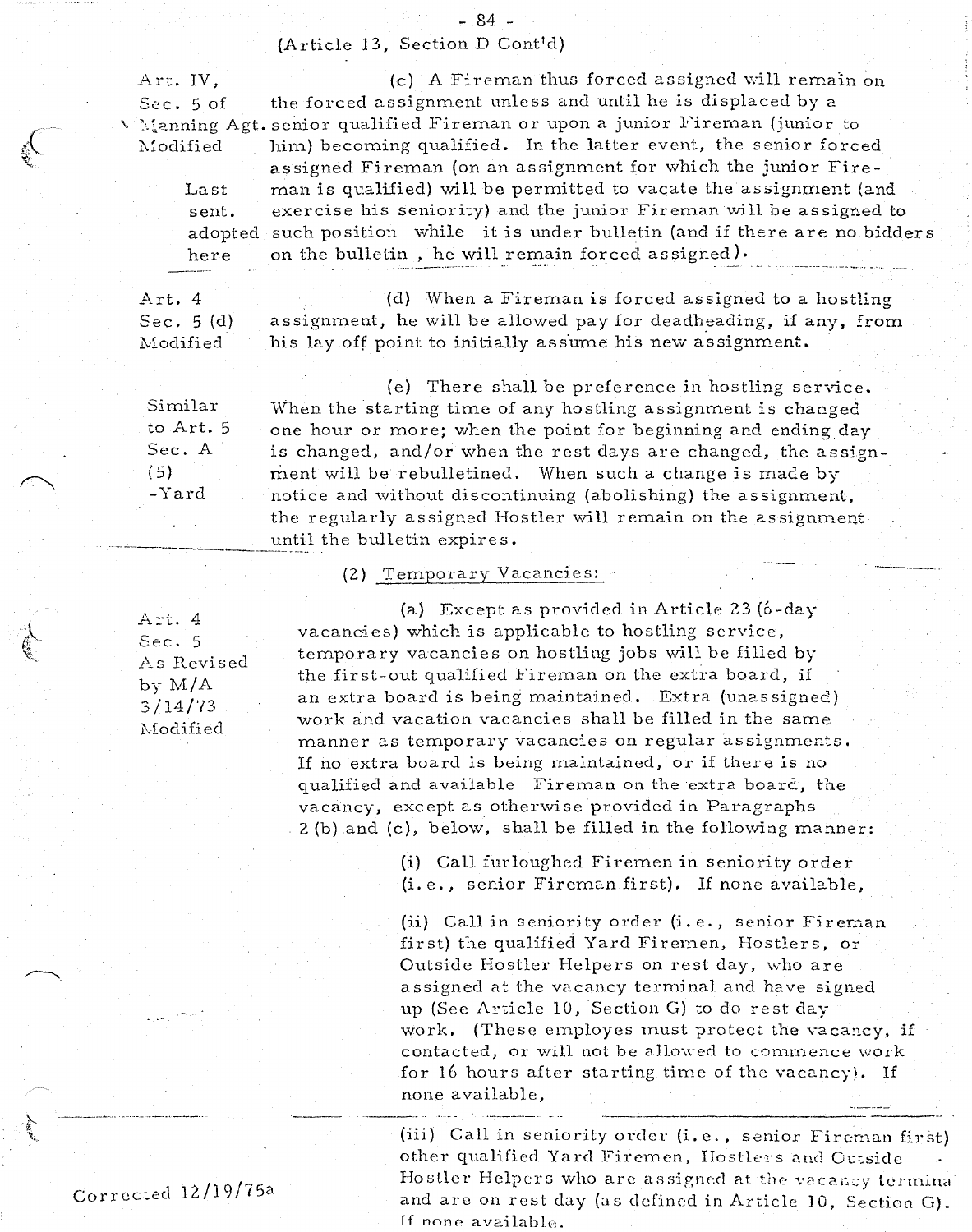(Article 15, Section D Cont'd)

(iv) Double an Inside Hostler at that terminal to another Inside Hostler vacancy at the same terminal. If none available,

(v) Call in reverse seniority (i.e., junior Fireman first), qualified Firemen who are available at (in) the home terminal and who are assigned in other than hostling and passenger service (Firemen so used are entitled to be "made whole" for any loss of earnings).

Modified

more (or, it

Mat Knows of in

astence when

days shigts

Agreed: This

line means that

the "hold down $\Box$ 

 $L/A$ 

jnV

《

(b) When an extra board is not being maintained at the home terminal of the seniority district or when one is maintained but there is no qualified Fireman on it, any vacation vacancy or temporary vacancy on a hostling assig ment at that terminal that is known in advance to exist for five work days (shifts) or more (or, if not known in advance, when the vacancy has existed for five work days/shifts and is continuing) may be assigned on a "hold down" basis to the junior qualified Fireman who is regularly assigned to a road (ex-وكالمكراكم يدرد ومعتصر والملام بالأكمام wish if work cept passenger service) or yard service assignment that ties up at the home

terminal. Similar vacancies at outlying points (provided there also is no extra board being maintained or no qualified Fireman on one that is maintained, at such point) may also be assigned on a "hold down" basis to the junior qualified Fireman assigned in yard service or road (except passenger) service that has a layoff point at that outlying point; if none, by assigning the junior qualified Fireman at the home terminal, under the provisions of the preceding sentence

A Fireman so assigned will remain on the vacancy until it is abolished, it is bulletined and assigned, he is displaced by a Fireman who has the  $sr.$  man is no $\mathfrak h$ claimed it under Article 23 (6-day vacancies), he is released by a junior released until the qualified Fireman who becomes available for it or, by the regularly assigned `an marks up man reporting for duty. A Fireman thus assigned to "hold down" a vacancy fi."t. reports himwill be entitled to be "made whole" to the earnings of his regular assignment  $\operatorname{self}$  available) for (in a manner similar to that prescribed in Article 30, Section A).

(c) Except as otherwise provided in Paragraph 2 (b), above, and in  $7/30/66$ Article 23 (6-day vacancies), temporary vacancies at the home terminal of the seniority district will be filled by calling a Fireman each day on a "one-shift" Modified basis from Firemen available at that terminal (i.e., by Extra Firemen if they are qualified and available, but, if not, by other furloughed or assigned Firemen). This "one-shift" basis shall also apply at outlying points where an extra board is then being maintained.

> When an Extra Fireman, a furloughed Fireman or an assigned Fireman (called account no extra or furloughed Firemen qualified and availabl is called at the home terminal of the seniority district to fill a hostling service temporary vacancy at another (outlying) point, he will remain on the vacancy for the duration of the vacancy unless displaced earlier by an Extra Fireman, a furloughed Fireman or by another Fireman exercising rights under agreeme rules.

Modified

Exception 1: If an assigned Fireman is used to fill a temporary vacancy at a point other than the home terminal of the district, he may be relieved at any time by a qualified Extra Fireman who becomes available for the vacancy or he will be relieved after completing work on the last work day of the work week of the vacancy, whichever occurs earlier. This with the understanding that the Carrier will not be put to any additional expense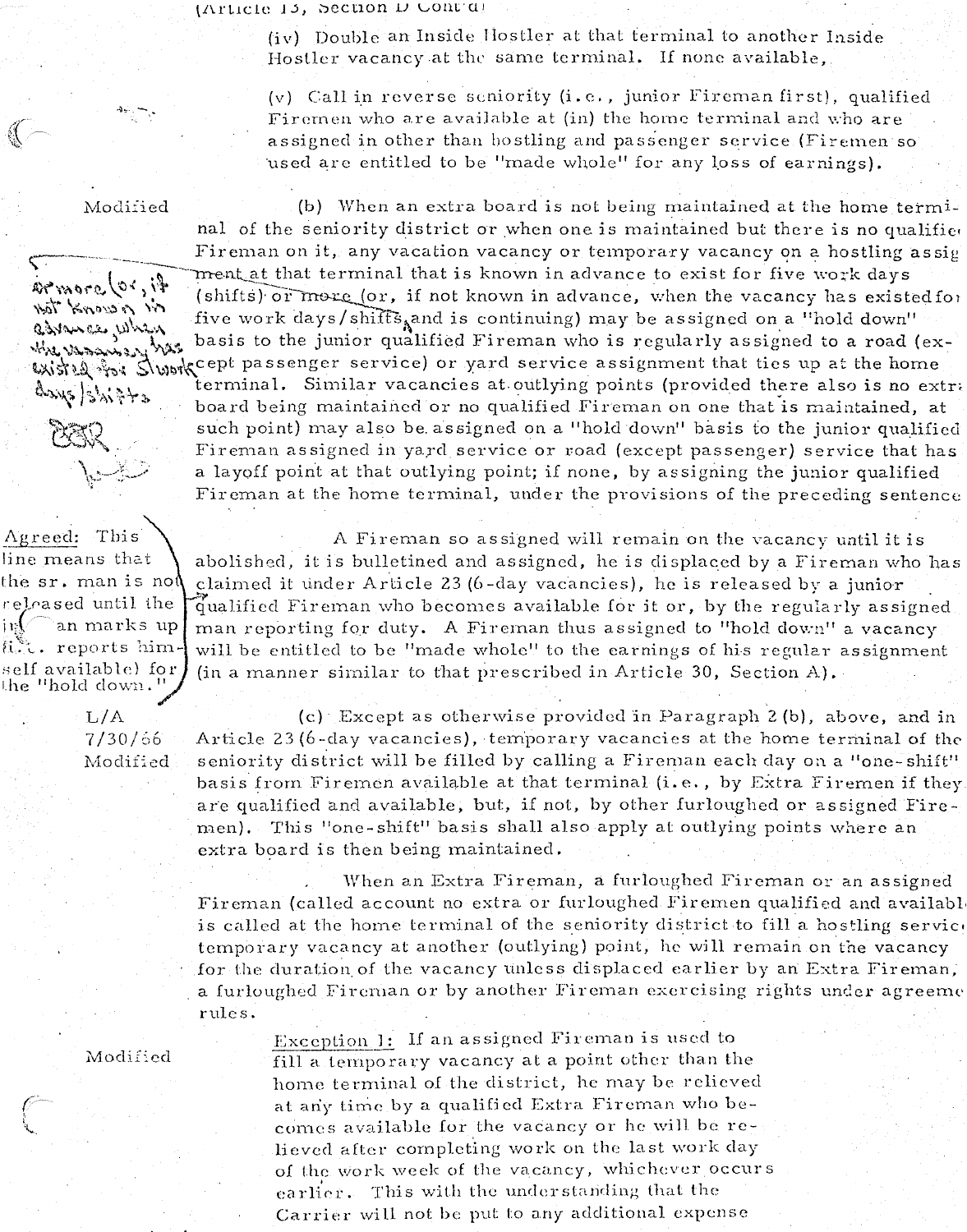(Article 13, Section  $\bar{D}^{00}_{\text{Cont}}$ <sup>1</sup>d)

account deadheading or otherwise. The Fireman thus relieved will deadhead to his terminal and the Fireman sent from the home terminal to take his place (on the continuing vacancy) will deadhead to the point, where the vacancy exists, without pay.

 $\mathbb N$ odified

Exception 2: This Paragraph (2) (c) does not affect the application of agreements existing on some districts which provide that Extra Firemen protecting any outlying vacancy will also be relieved after completing work on the last work day of the work week.

Section E - Open Dates - Exercise Seniority

(1) At terminals where Hostler-Fixtures are employed (but only at such terminals), all existing hostling assignments will be bulletined on the first day of April and the first day of October each year. The senior Firemen applying for these jobs will be assigned, as contemplated by the provisions of this Article.

Modified

{2) Firemen (excludingHostler-Fixturcs) regularly assigned as Hostlers will be permitted to exercise seniority as Bnergcncy Engineers and/or vacancies in other Fireman service in accordance with their seniority.

#### Section F - Starting Time

Art. <sup>4</sup> Sec. 7 (a) *(cd* &: (b) &: M/U 10/30/62

(l) Regularly assigned Hostlers and Helpers shall have a fixed starting time which will not be changed with less than 48 hours' advance notice. No regular assignment will be discontinued (abolished) with less than 18 hours advance notice. (The explanation of "advance notice" that is contained in the NOTE under Yard Service Rule, Article 12, Section B (l) also applies here.)

Added ·Here

Interpretation: (Award #9 and #10 of SBA No. 416) Outside Hostler and Outside Hostler Helper need not be assigned with the same starting time and are not assigned as a (Hostling crew) unit.

Art. 4 Sec. 7 (b)  $L/A$ 4/12/61 Sentence added per Award  $#10$  $SBA$  #416

 $(2)$  At major terminals where three 8-hour shifts are worked in continuous service, either Outside Hostlers or Inside Hostlers or a combination of both, starting time of the first shift shall be between 6:30AM and 8:00AM; second shift between 2:30PM and 4:00PM; third shift between 10:30 PM and 12:00 Midnight. Where three shifts are worked in continuous service, other as signments may be started at any time. This Paragraph  $(2)$  does not restrict the starting time of Outside Hostler Helpers.

#### Section G - Lunch Tirnc

Art. 4 Sec. 8 Modified

. **.. . . . . . .** 

Hostlers will be allowed 20 minutes for lunch between  $4\frac{1}{2}$  and 6 hours after starting work without deduction in pay. They will not be required to work longer than 6 hours without being allowed 20 minutes for lunch, with no deduction in pay or time

Sec. 6 Rev. ef£. 12/8/59 Modified

Art. 4

 $\mathcal{L}^{\lambda}_{\mathbf{a}_{\mathbf{b}}\rightarrow \mathcal{L}_{\mathbf{a}\mathbf{a}}}$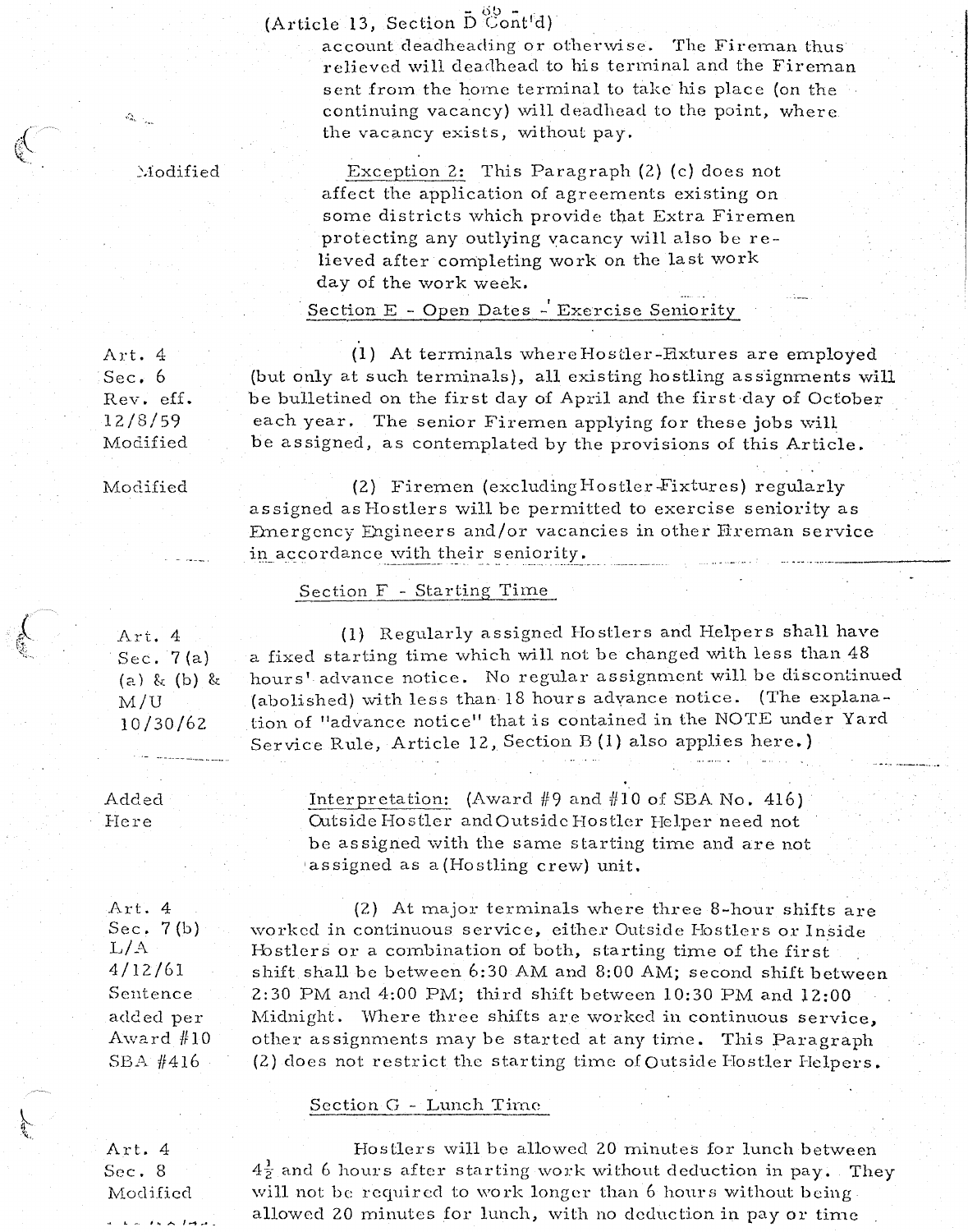# (Article 13, Cont'd) Section H - Duties

 $A_1$ ;... 4 Sec. 9 Intro Para. Rev. 1/16/57

> Art. 4. Sec. 9 (a) Rev. 1 1/16/57

Modified

-----

Where Hostlers or Hostler Helpers were employed<br>on January 16, 1957, or at points where hostling service is or was thereafter inaugurated, the following will be considered Hostler's work in accordance with rules provided in this Article:

- 87 -

(1) Inside Hostler: Except as otherwise provided in this Article 13, Inside Hostlers will handle all locomotives, dead or alive, within the mechanical area, including those turned on wyc or turntable; handle all locomotives moved in and out of engine house, and for servicing or supplies; handle diesel units in making up locomotive consists, and operate steam generator on locomotive when not in care of engine crew except as provided for in Paragraph (6) of this Section. When .. equipment (except self-propelled) has to be handled over turntable to be turned or placed inside engine house, it will be handled by Hostler. Inside Hostlers may move cars coupled to a locomotive in their charge on one track only, not from one track to another.

Where necessary, Hostlers will be provided with a competent helper.

 $M/A$ 3/14/73 Modified ReID Serv.

(2) Other agreements to the contrary notwithstanding. at the terminals at which interdivisional service crews go on and off duty, an Inside Hostler may operate locomotives to put them on or remove them from road trains (to or from the mechanical or service facility) and for which he shall be allowed Outside Hostler rate of pay for the day (in lieu of Inside Hostler rate). If this is the only Outside Hostler work performed, no Outside Hostler Helper is required nor is any payment required in lieu thereof.

(3) Outside Hostlers: OutsideHostlcrs. will be used to handle live locomotives or units moved under their own power, with or without equipment, between engine house and tie-up track and passenger station facilities or other points in yard, when not in charge of engine crews.

Added Here  $L/A$ 4/26/61

#### Interpretations:

Outside Hostler and Helper may, under the above provision, handle any car between passenger station and coach yard that has arrived in a passenger train and, in reverse, may handle any car that is to depart in a passenger train.

(Award #52, SBA #236) The Outside Hostler and Helper may not handle a passenger equipment car from yard to passenger station when the movement is for the sole purpose of interchanging it to another Carrier.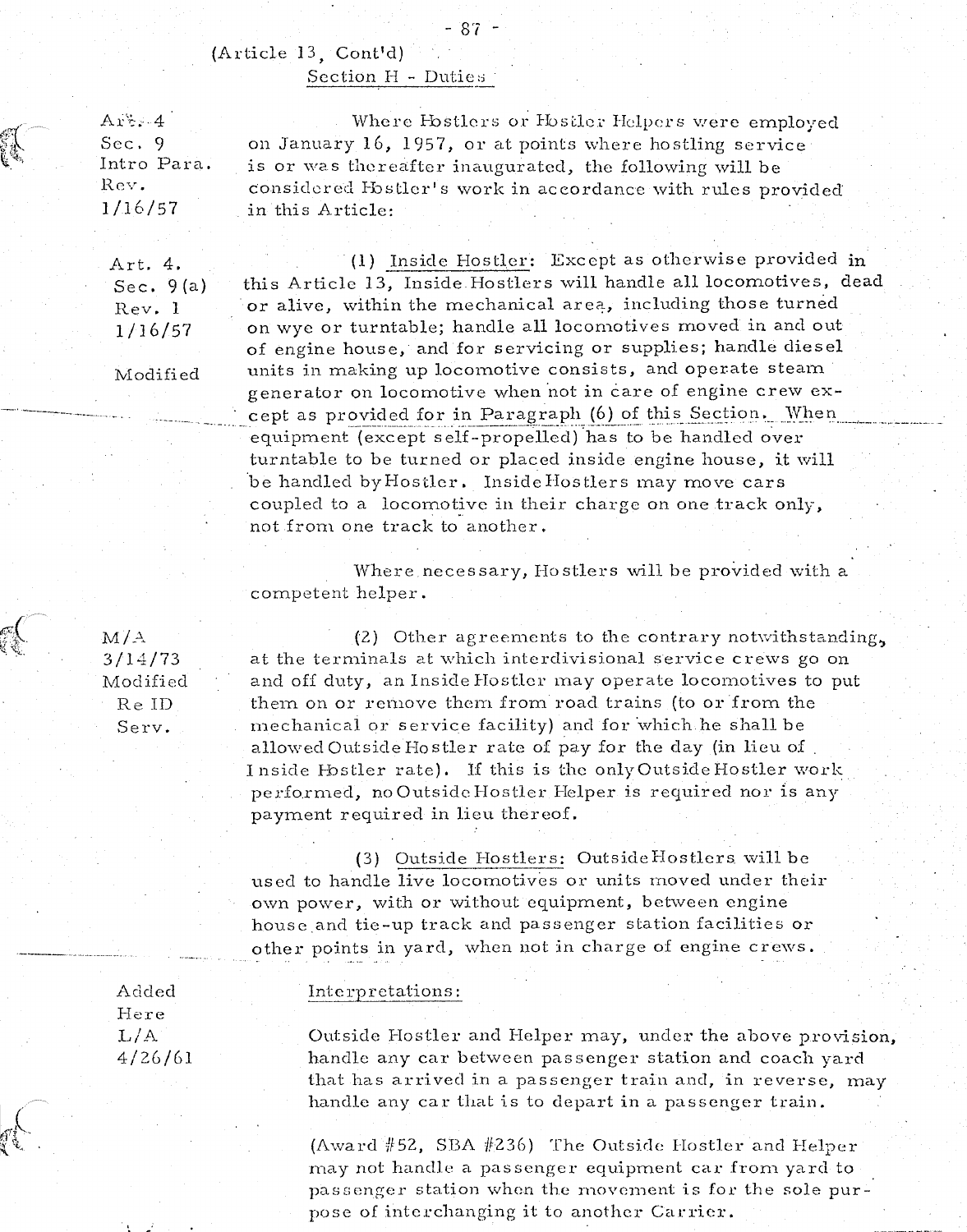(Award #15 of PLB #504, Nurds #32. 39'and 41 of SBA #236)

See also Awards 39 and 41 of SBA 416

(Au). World Section 11 Gont'd) Aw3.32, 39 p 4 50A No. 236)<br>(Au). World, PLB No. 30th and Aw3.32, 39 p 4 50A No. 236)<br>N yard crew may properly be required to couple into passenger locomotives and set them to adjacent tracks (or vice versa), may couple into such units for the purpose of making up or breaking up passenger locomotive consists or spotting to service in the station. At Memphis, yard crews may tow them around a wye in the vicinity of the passenger station.

 $-88-$ 

 $38<sup>2</sup>$  /  $-42$ 

 $L, I, S$ .  $44$  pm  $85$ (Award  $\|\tilde{1}_A$ SBA #416) A yard crew performed hostling work when they obtained a locomotive in the mechanical area, operated it "light" to another point in the terminal (for later use by another crew) and then changed to another locomotive at that point which they then used to perform their yard work.

It is not a violation of the Hostling Agreement when a yard crew used a light locomotive for "transportation" from their on-duty point to relieve another yard crew (working at another point in the terminal), swapped locomotives and the relieved crew then used the light locomotive for "transportation" to their off-duty point (both crews having the same on and off duty point and thus the "transportation" locomotive was returned to the same place). If the on and off duty points of the two crews are different, resulting in the locomotive being left at a different point, then hostling service was improperly performed by the yard crews.

Consists of freight locomotives will be assembled inside mechanical area except in unusual circumstances. When assembled outside mechanical area, it will be considered Outside Hostler work and Outside Hostlers will be used, except as otherwise provided in Paragraph (2), above.

Interpretations:

Added Here

(Award #41, PLB #504) An engine crew in departing the mechanical area, may operate their locomotive and move it away from another locomotive unit (or units) from which the locomotive unit connections have been disconnected from their locomotive.  $L \neq \emptyset$ 

(Award #15, PLB  $\|\sqrt[n]{04}_k\sqrt[n]{\pi}$ above paragraph applies only to "freight locomotives."

Locomotives towed in road trains may be moved between train yard and engine house ready tracks by yard crews.

TITHE THE WESTLETES  $L \cdot A \cdot A$ (4) Inside Hostlers may, if qualified, be used to perform Outside Hostler work during their tour of duty. When so used they will be allowed outside rate for entire shift. When an Inside Hostler position is used with regularity 50 per cent or more of. its time on Outside Hostler work, it will be reclassified as an Outside Hostler position. Conversely, it may be reclassified as Inside Hostler position when duties change to where the position

Modified

Sorrected 12/19/75a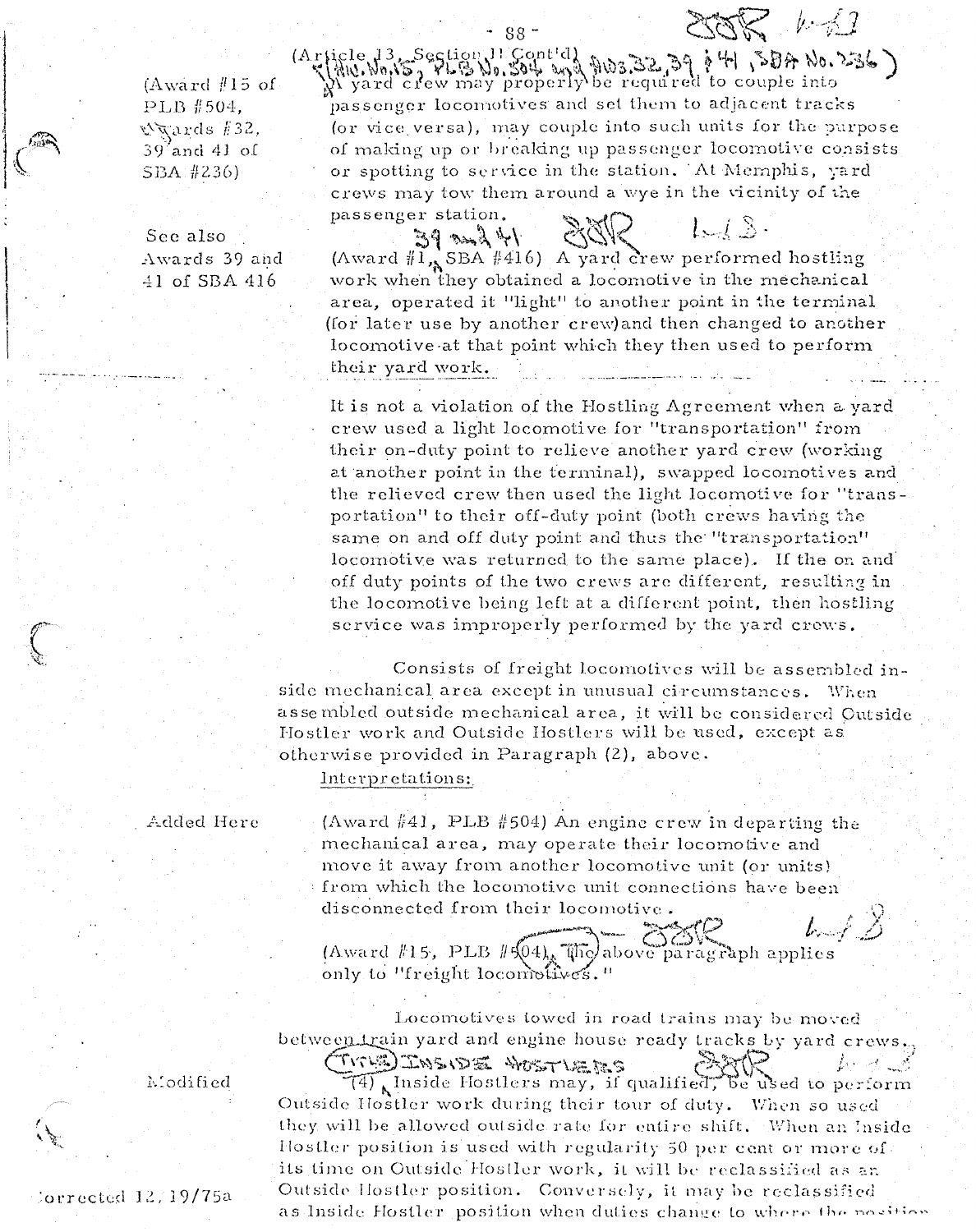# (Article 13, Section H Cont'd)

is not used with regularity 50 per cent or more of its time on outside work. Outside Hostlers may be used to perform inside work during their tour of duty, outside rate to apply for entire shift. (See also Section 1 of this Article.)

## Interpretations:

Added Here

 $\mathscr{C}^{\mathscr{G}}$ 

(Awards  $#6$ , 7 and 8, SBA  $#416$ ) An Inside Hostler may not be used as an Outside Hostler Helper except by payment of an additional day's pay.

(Award #9, SBA #416) An Outside Hostler Helper may be required to assist an Inside Hostler (who is qualified as Cutside Hostler) to perform Outside Hostler work, even when held on overtime to do so.

At points where wye is located outside mechanical and Hostlers are employed, on duty and available they area shall be used to turn locomotives on wye, except where the work being performed during tour of duty necessitates locomotive being turned or when locomotive is turned as a part of road trip, by crew in charge of locomotive.

The then-existing (1957) practice with respect to turning road. engines at Wichita will prevail. See description in letter

Note Modified

Added

Here

Interpretation:

Exception:

(Award #5B of SBA #236) A yard crew may properly be required to couple their locomotive onto a disabled locomotive and tow it around a wye (outside mechanical area) to turn it.

January 15, 1957 (not reproduced here).

Outside Hostlers and/or Helpers may be required to perform incidental duties such as taking water and fuel and placing supplies on locomotives. Article 3, Sections C and D are not changed by this Article.

#### Interpretation:

Added Here

(Awards #9 and #10, SBA #416) Outside Hostlers and Outside Hostler Helpers are not assigned as a<br>(hostling crew) unit. An Outside Hostler may work, at different times, with different Outside Hostler Helpers and vice versa.

GRAVING HOWS HOW LOOM THILE

(5) Yard and/or roal crews may handle there Tocdr inbound to the designated tie-up track and outbound from ready track, and such crews will not be required to make an additional movement to spot locomotives for service or supplies.

Corrected  $12/17/75$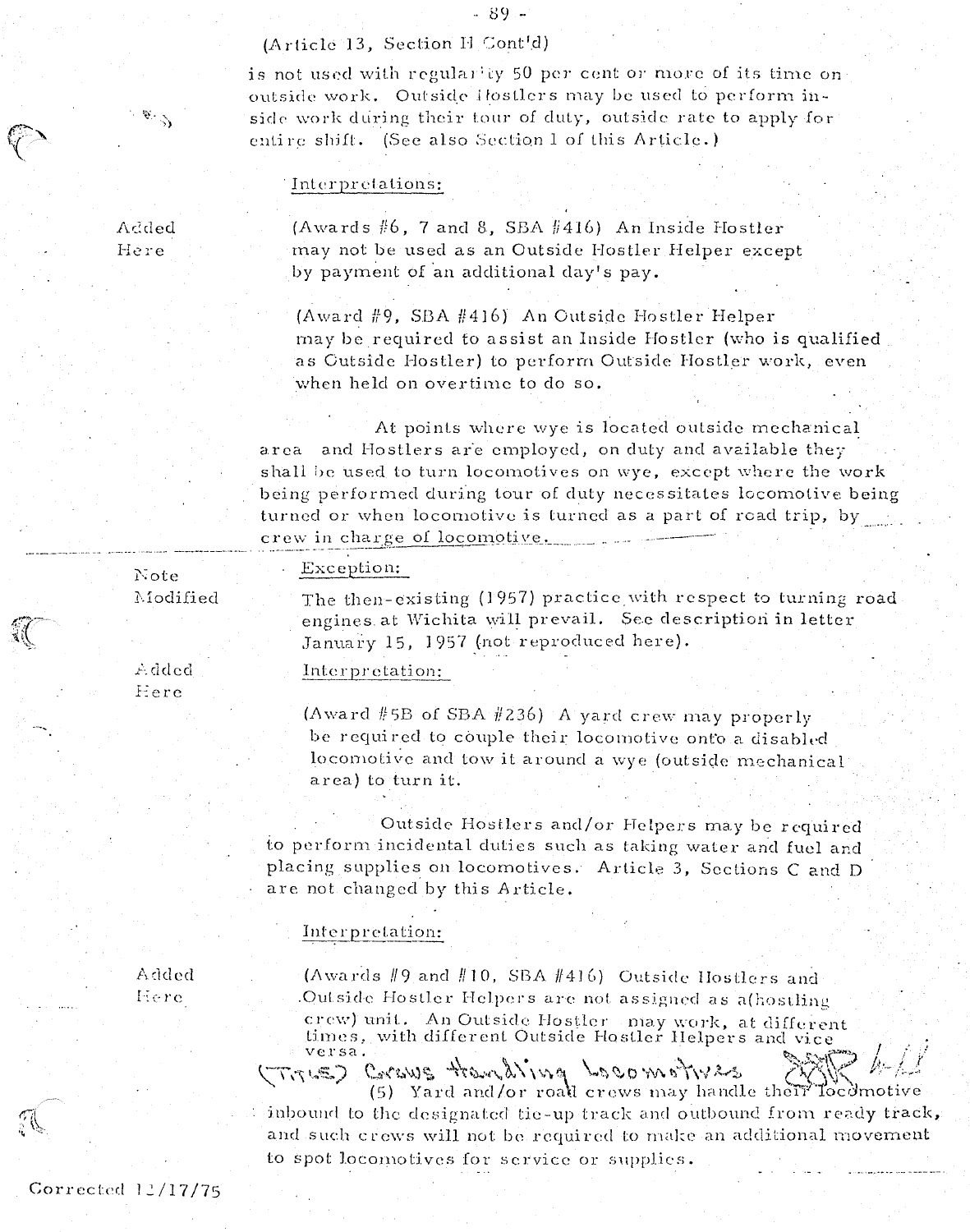# $-90$  -<br>(Article 13, Section J. Cont'd) Interpretations:

 $(Award #21 and #51 of SBA #236)$  An inbound crew may be required to leave their locomotive at a particular place or "spot" on the tie-up track, even at service spot,. providing this is made known to them by message, hand signal, etc., before they actually stop on the tie~up track. Thus "an additional movement" was not required.

(Award #7B & C, SBA #236 and Award #33 of SBA #416) A yard crew after performing yard work, may be required to spot their locomotive for servicing at a point in the yard or return to the servicing facility in the mechanical area, and then return to their yard work.

Modified

Transferring locomotives from one point to. another within the terminal with yard crews will not be permitted, except the then-existing (1957) practice at Fort Smith (see description in letter February 18, 1957 - not reproduced here) may be continued. This does not prohibit crews from changing locomotives during tour of duty. This provision not applicable where locomotives have become inoperative by reasons of derailment or mechanical failure.

#### Interpretation:

(Award #39 and #41 of SBA #236) A yard crew may couple onto a locomotive on a train and set it over to an adjacent track in order to switch the train and/or set over the locomotive to the train after it has been

Switched.<br>Steam Generators

(6) When locomotives equipped with steam generators are used to provide steam for passenger equipment while not in charge of engine crew at points where Hostlers are employed, operation of the steam generator will be by Hostler except where used to supply steam for stationary steam plant or operated by mechanical employe for testing or repair purposes. (See Article 17, Section  $F$  which also concerns steam generator cars. )

> Note: Hostlers were employed as of January 16,1957 at the following· points:

> > Springfield Tulsa Oklahoma City Enid Francis Thayer Hemphis Amory Birmingham Pensacola Kansas City

Fort Scott

Neodesha Wichita Fort Smith Monett Clinton Newburg St. Lonj s Chaffee Sherman Fort: Worth llll90 Parie

 $\overline{C}$ 

# Added I-I ere

 $\mathbb{R}$  .  $\sim$ 

 $\sim$ 

Hodified



 $\Lambda$ dded  $\sim$   $\sim$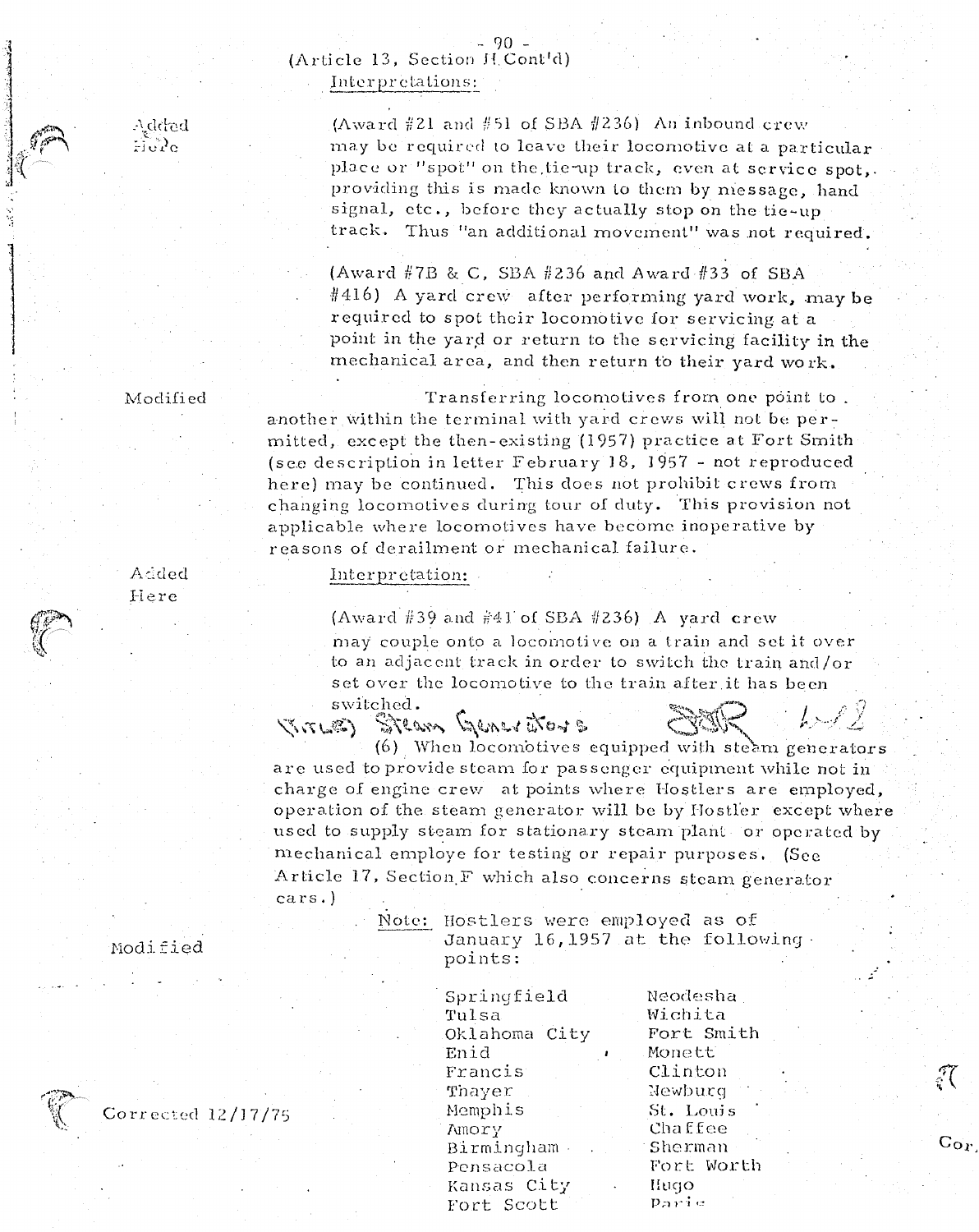#### Section I - Outside Hostling Without a Helper

Art.  $4\stackrel{\hat{q}}{\longrightarrow}$ Sec.lO Eliminated A\·iard *9* A & B of SBA 236 Hodified

(1) At points other than Birmingham, Memphis, St.Louis, Springfield, Tulsa and Kansas City when it is necessary to use Inside Hostlers to make outside moves and such moves are made only occasionally and not with any degree of regularity, such moves may be made without the use of an Outside Hostler Helper and the Fireman who would have stood to perform . such Outside Hostler Helper work will be paid an arbitrary of two hours at Outside Hostler Helper rate in lieu of being used. The afore-mentioned two hours arbitrary will be paid separate and apart from all other earnings.

(2) At the major terminals, Birmingham, Hemphis, St.Louis, Springfield, Tulsa and Kansas City, it is agreed that if a situation arises whereby it is necessary to use an Inside Hostler for an outside move and there is no Outside Hostler Helper on duty and available, that the Carrier will call a Fireman to perform the work of an Qutside Hostler Helper if there is sufficient time to so call him without delay to a train. It is agreed that the Carrier will not take advantage of ore abuse the insufficient notice feature.

> Note: See also Section H(2) concerning Inside Hostlers handling locomotives for interdivisional service crews without a Helper.

Section J - Establishing and Abolishing Hostling Service

Art. <sup>4</sup> Sec. 11 Modified

(1) At points where Hostlers and Helpers have been employed subsequent to July 1, 1951, time studies will be made on request to determine present need for hostling service under the terms of this Article, and all time a Hostler is in charge of and responsible for locomotives and/or equipment will be counted in the time study.

An Officer of the Carrier and the General Chairman or his representative, will jointly make these studies.

Where the study for five continuous dates reveals an average of two hours or more Hostler work (Inside, Outside or a combination of both) as described in this Article during an eight-hour shift, this shall be considered sufficient to justify hostling service.

It is understood time studies are not a prerequisite to cstablishnrent or abolishment of hostling service except upon request of one or both parties.

Interpretation: In making time studies, the following will apply in determining as to when a Hostler is considered as being in charge of and responsible for locomotive and/or equipment:

Interp. 6/17/58

Corrected 12/17/75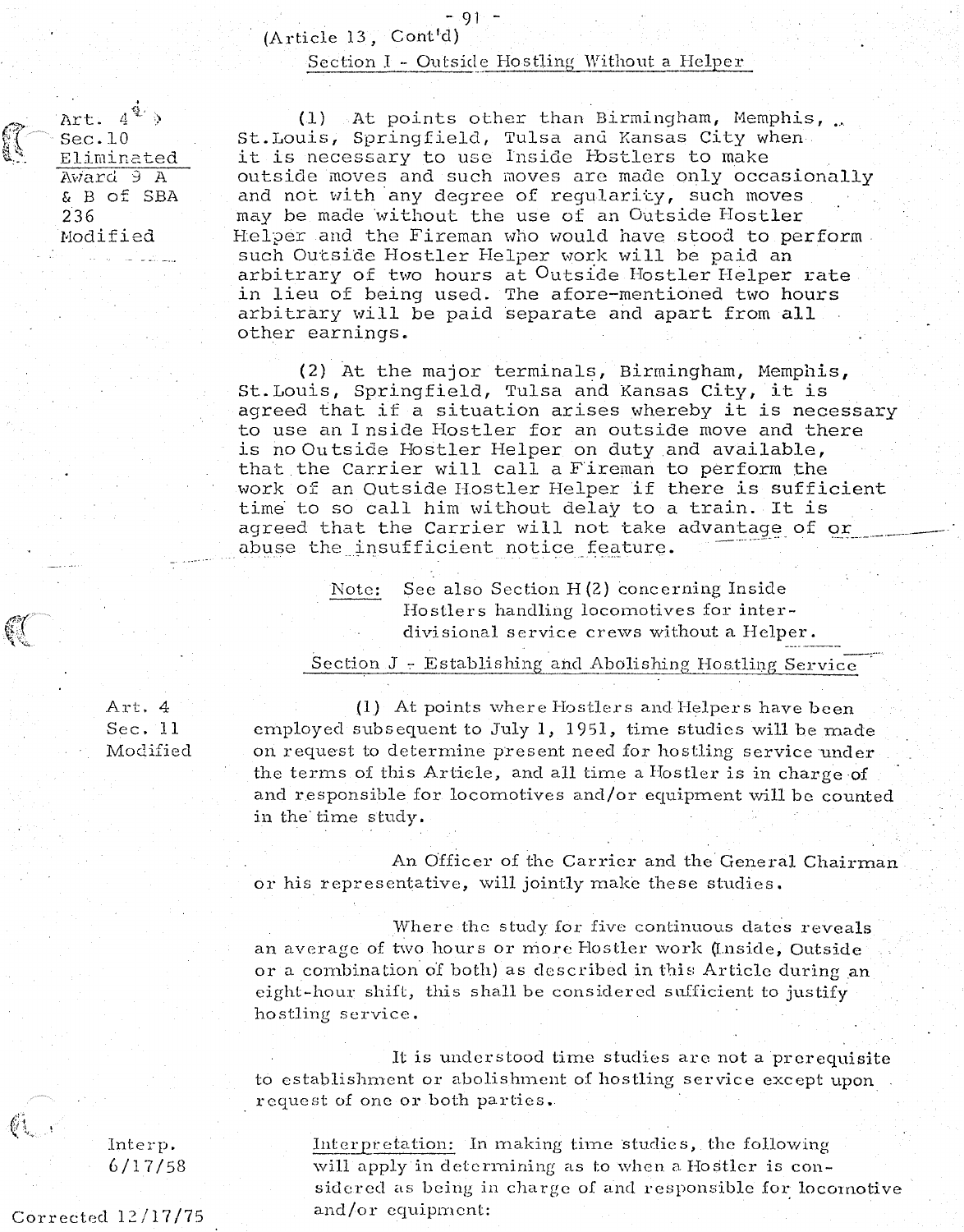(Article 13, Section  $J\overline{C}$ ont'd)

Time handling locomotives to include all of the time from time the employe takes over the locomotive on a track and remains with it for a continuous movement from point of initially taking charge thereof to point where he finishes handling and relinquishes charge of said locomotive.. This to include all necessary movements for handling on turntable, servicing when required, etc. Where employe is in continuous movement between locomotives in the handling thereof, the time will be counted as continuous, including the time consumed in traveling directly from one locomotive to another.

The time consumed in traveling from point of going on duty directly to first locomotive handled and/or returning directly from last locomotive handled to poirit of going off duty, or time consumed in going directly from point of standby to a locomotive and returning directly therefrom to point of standby, will be counted. The time consumed in connection with personal movements and/or time not used in per se Hostler work will not be counted.

In making the time study, it will be confined to Hostler work which had been actually performed in the week preceding first day on which time study is started.

Note: The Carrier is not restricted as to its managerial prerogatives to eliminate Hostler work or to transfer the work to other assignments or terminals. A time study when made is to be made in a fair manner in order that it may be used as a yardstick under the two-hour provision to determine whether or not the Hostler is to be retained. Bearing in mind the Carrier's prerogatives in the performanqe and assignment of work, the Hostler, during the course of a time study, will be allowed to perform his usual duties.

M/A 8/18/60

୍(

 $\mathcal{R}_{\rm{c}}^{(1)}$  .

 $\mathbb{C}$ 

\rt. 4 (2) At points where Hostlers have been employed<br>}{ if the land discontinued subsequent to July 1,1951, hostling  $S\in\left[ \begin{array}{ll} \gamma_{11} \ (\mathrm{b}) \qquad \quad \text{and} \ \text{discontinued} \ \text{subsequent to July 1,1951,} \ \text{hasling} \ \text{if} \ \text{true} \ \text{of} \ \text{in} \ \text{this Article may be performed} \ \end{array} \right]$ service as described in this Article may be performed  $l_{\ell}$ 15/60.  $\hskip1cm$  by Firemen in connection with their own locomotive. For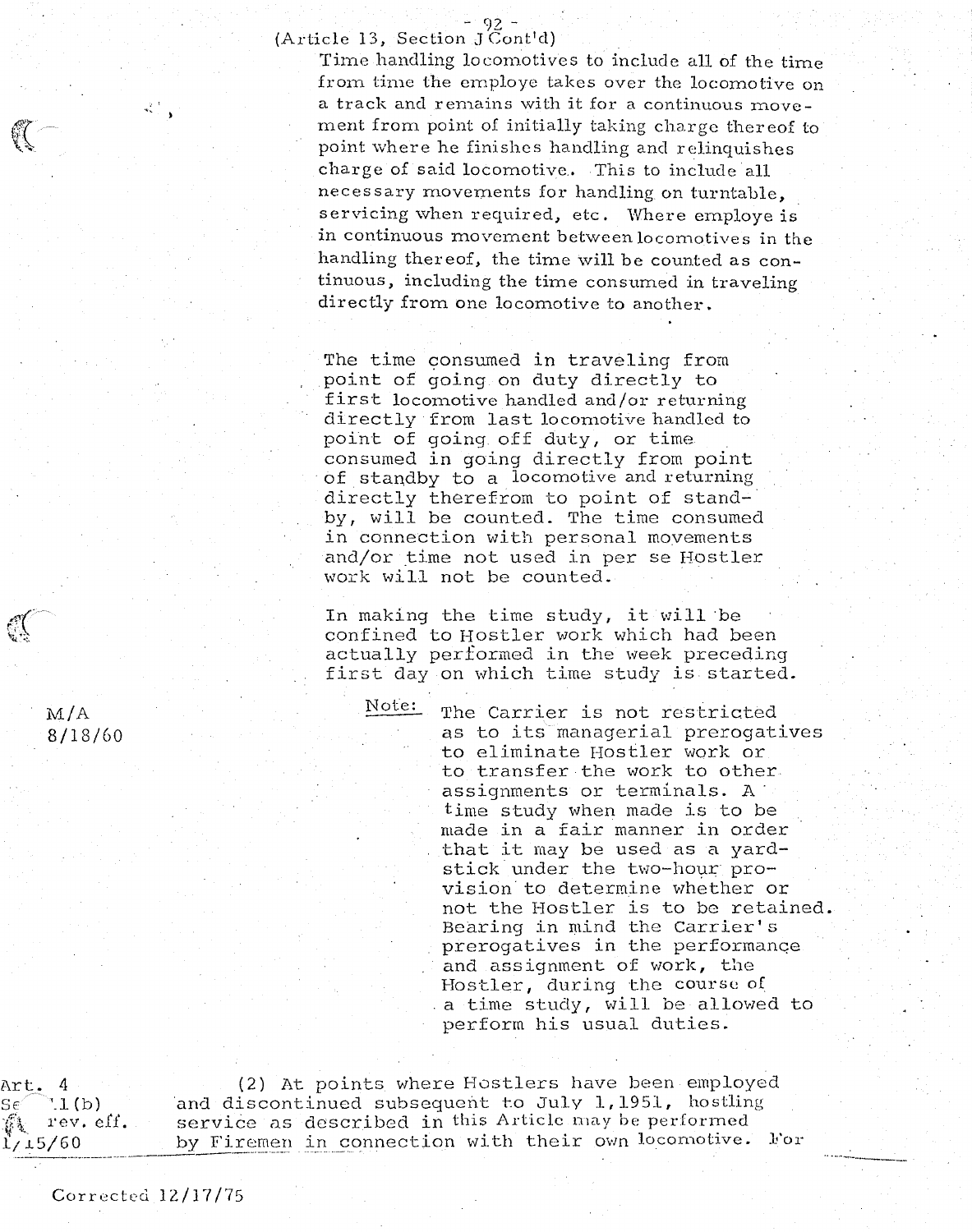such hostling service they shall be paid on a minute basis, with a minimur of 30 minutes, at the basic rate applicable to the class of service that they perform during their tour of road or yard service. Penalty rate will be allowed for that portion of the hostling service time which would have resulted in overtime if the hostling time and the regular tour of duty were computed on a continuous time basis, the remaining portion to be paid at pro rata rate. This allowance for performing hostling service and the time spent in performing it will not be combined with computation of earnings or time for the tour of road or yard service.

#### Interpretations:

 $M/A$  $6/17/58$ and settlement of Award #17  $SEA$  #236 Also Award  $\#47$  of SBA  $\#236$ 

 $\mathcal{L}_{\mathcal{A}}^{(1)}$ 

 $(\frac{1}{2})$   $\sqrt{236}$   $\sqrt{236}$   $\sqrt{36}$   $\sqrt{236}$   $\sqrt{236}$   $\sqrt{236}$   $\sqrt{236}$   $\sqrt{236}$   $\sqrt{236}$   $\sqrt{236}$   $\sqrt{236}$   $\sqrt{236}$   $\sqrt{236}$   $\sqrt{236}$   $\sqrt{236}$   $\sqrt{236}$   $\sqrt{236}$   $\sqrt{236}$   $\sqrt{236}$   $\sqrt{236}$   $\sqrt{236}$   $\$ in this Article) do not apply at points where Hostlers were not employed on or after January 16, 1957, at points where Hostlers were employed between July 1, 1951 and January 16,  $19\sqrt{7}$  Fireman (and his Engineer) on a road or yard crew may be required to perform work in connection with preparing-and/or tying up their locomotive,  $e(c, a)$ s and forth in Article 17 or the Fireman, alone, can be required. to perform hostling work under the provisions of this Paragraph (2).

 $\int \mathcal{F} \mathcal{L} \mathcal{L}$ 

(Award #34, SBA #236). Under the above Paragraph (2), a Fireman may be required to perform hostling service in connection with his own locomotive at any point on his assignment (i.e., he is not limited to just the points where his seniority district has rights to hostling assignments).

(Award #43 and 46, SBA #416) A Fireman may perform hostling service in connection with his locomotive at the beginning and/or ending of his tour of duty but is entitled to the allowance, separately, each time.

(Award #16, PLB #504) A Fireman may be required to service and supply his locomotive, under the provisions of this Section  $J(2)$ , since this is work that a Hostler may perform.

#### Examples:

Fireman is instructed to report at 7:30 AM  $(a)$ to hostle his locomotive for his 8:00 AM yard shift. He then works in yard service from 8:00 AM to 3:50 PM.

ALLOW: 8 hours for yard service plus 30 minutes at penalty rate for hostling.

Added Here

 $L/\Lambda$  $1/12/50$